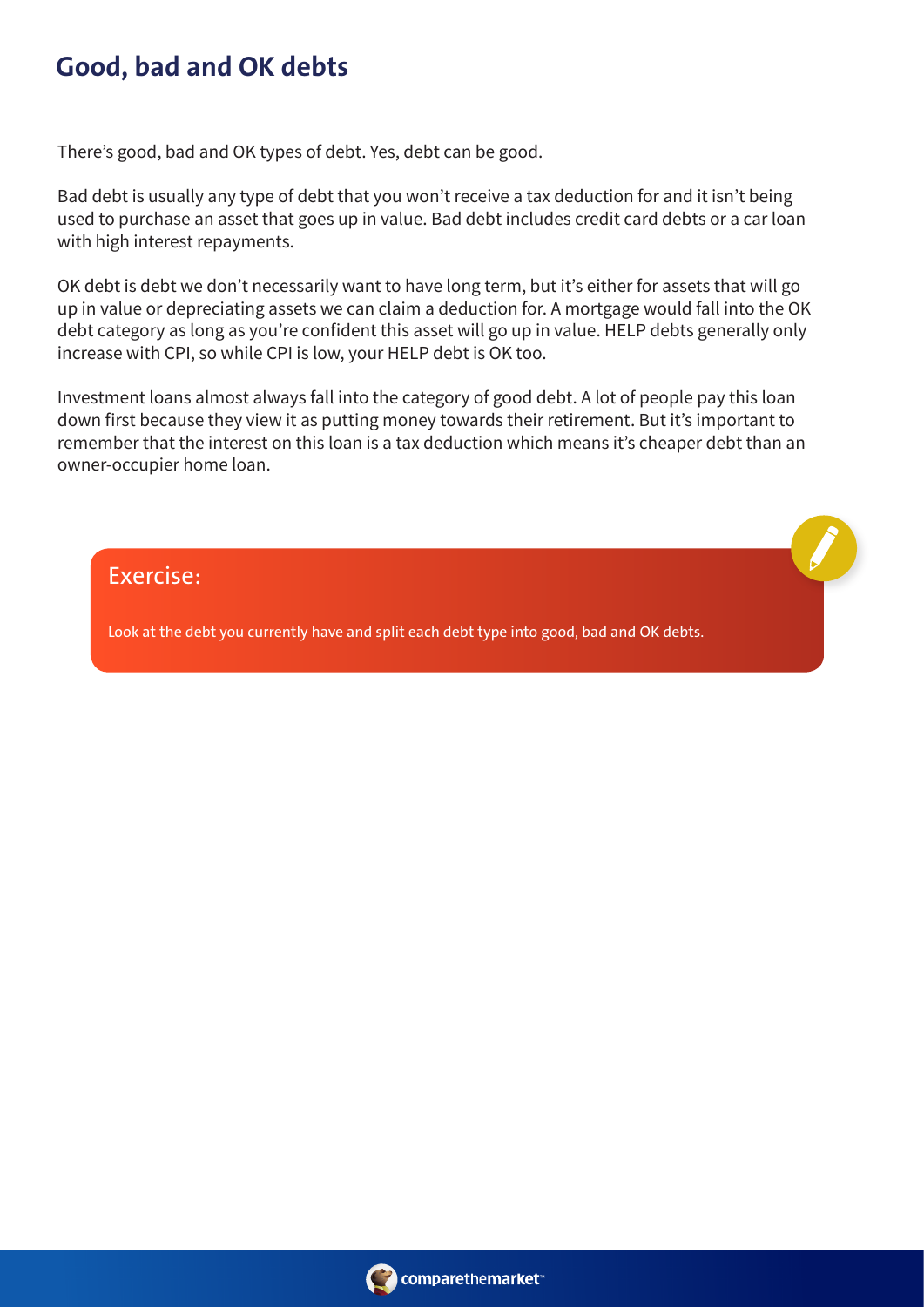| <b>Good debt</b> | OK debt                                                           | <b>Bad debt</b>                                                                                                           |  |  |
|------------------|-------------------------------------------------------------------|---------------------------------------------------------------------------------------------------------------------------|--|--|
| Investment loans | Car loan (if you're using it for work or have kept<br>a log book) | Any debt that you won't receive a tax<br>deduction for and isn't being used to purchase<br>an asset that goes up in value |  |  |
|                  | <b>HELP</b> debts                                                 | Credit card debt                                                                                                          |  |  |
|                  |                                                                   |                                                                                                                           |  |  |
|                  |                                                                   |                                                                                                                           |  |  |
|                  |                                                                   |                                                                                                                           |  |  |
|                  |                                                                   |                                                                                                                           |  |  |
|                  |                                                                   |                                                                                                                           |  |  |
|                  |                                                                   |                                                                                                                           |  |  |
|                  |                                                                   |                                                                                                                           |  |  |
|                  |                                                                   |                                                                                                                           |  |  |